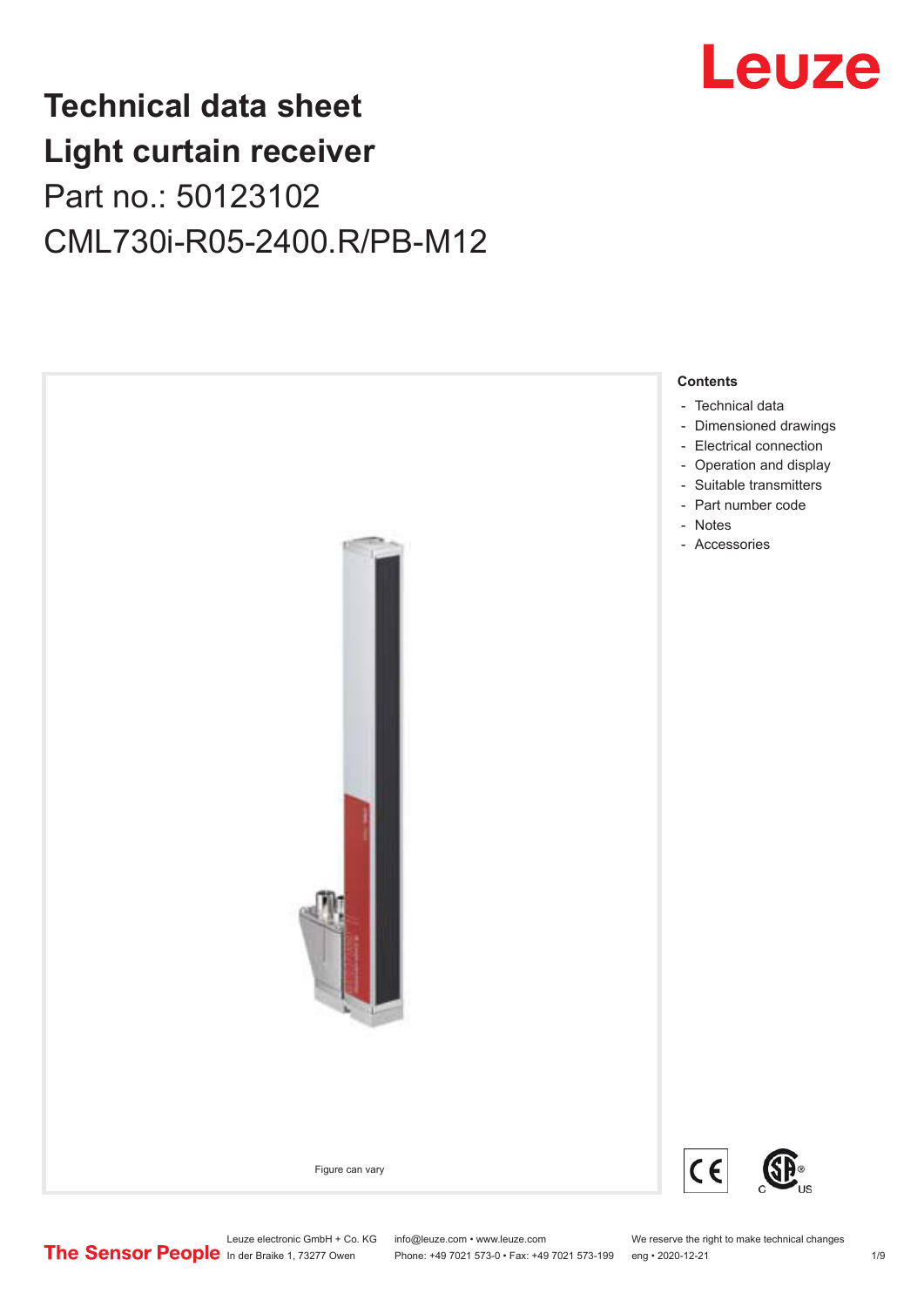### <span id="page-1-0"></span>**Technical data**

# Leuze

| <b>Series</b>                                                                      | 730                                                                                 |
|------------------------------------------------------------------------------------|-------------------------------------------------------------------------------------|
| <b>Operating principle</b>                                                         | Throughbeam principle                                                               |
| Device type                                                                        | Receiver                                                                            |
| <b>Contains</b>                                                                    | Accessories for the use of the BT-2R1                                               |
| <b>Application</b>                                                                 | Detection of transparent objects                                                    |
|                                                                                    | Object measurement                                                                  |
| <b>Special version</b>                                                             |                                                                                     |
|                                                                                    |                                                                                     |
| <b>Special version</b>                                                             | Crossed-beam scanning                                                               |
|                                                                                    | Diagonal-beam scanning                                                              |
|                                                                                    | Parallel-beam scanning                                                              |
| <b>Optical data</b>                                                                |                                                                                     |
|                                                                                    |                                                                                     |
| <b>Operating range</b>                                                             | Guaranteed operating range                                                          |
| <b>Operating range</b>                                                             | 0.14.5m<br>$0.1$ 1.75 m                                                             |
| Operating range, transparent media<br><b>Operating range limit</b>                 | Typical operating range                                                             |
| <b>Operating range limit</b>                                                       | 0.16m                                                                               |
| <b>Measurement field length</b>                                                    | 2,400 mm                                                                            |
| <b>Number of beams</b>                                                             | 480 Piece(s)                                                                        |
| Beam spacing                                                                       | 5 <sub>mm</sub>                                                                     |
|                                                                                    |                                                                                     |
| <b>Measurement data</b>                                                            |                                                                                     |
| Minimum object diameter                                                            | 10 mm                                                                               |
|                                                                                    |                                                                                     |
|                                                                                    |                                                                                     |
|                                                                                    |                                                                                     |
|                                                                                    | Polarity reversal protection                                                        |
|                                                                                    | Short circuit protected                                                             |
|                                                                                    | <b>Transient protection</b>                                                         |
|                                                                                    |                                                                                     |
| Performance data                                                                   |                                                                                     |
| Supply voltage $U_{\rm B}$                                                         | 18  30 V, DC                                                                        |
| <b>Residual ripple</b>                                                             | 0  15 %, From $U_{\rm B}$                                                           |
| <b>Open-circuit current</b>                                                        | 0  435 mA, The specified values refer<br>to the entire package consisting of trans- |
|                                                                                    | mitter and receiver.                                                                |
|                                                                                    |                                                                                     |
| Inputs/outputs selectable                                                          | 100 mA                                                                              |
| Output current, max.<br>Input resistance                                           | $6,000 \Omega$                                                                      |
| Number of inputs/outputs selectable 2 Piece(s)                                     |                                                                                     |
| <b>Type</b>                                                                        | Inputs/outputs selectable                                                           |
| Voltage type, outputs                                                              | DC                                                                                  |
| Switching voltage, outputs                                                         | Typ. $U_R / 0 V$                                                                    |
| Voltage type, inputs                                                               | <b>DC</b>                                                                           |
| Switching voltage, inputs                                                          | high: $\geq 6V$                                                                     |
|                                                                                    | $low: 4V$                                                                           |
|                                                                                    |                                                                                     |
| Input/output 1                                                                     |                                                                                     |
| Activation/disable delay                                                           | 1 ms                                                                                |
|                                                                                    |                                                                                     |
|                                                                                    |                                                                                     |
| <b>Electrical data</b><br><b>Protective circuit</b><br><b>Timing</b><br>Cycle time | 4.95 ms                                                                             |
| Response time per beam                                                             | $10 \mu s$                                                                          |

| <b>PROFIBUS DP</b><br><b>Function</b> | Process                      |  |
|---------------------------------------|------------------------------|--|
|                                       |                              |  |
| <b>Service interface</b>              |                              |  |
| <b>Type</b>                           | IO-Link                      |  |
| <b>IO-Link</b>                        |                              |  |
| <b>Function</b>                       | Configuration via software   |  |
|                                       | Service                      |  |
| <b>Connection</b>                     |                              |  |
|                                       |                              |  |
| <b>Number of connections</b>          | 2 Piece(s)                   |  |
| <b>Plug outlet</b>                    | Rear side                    |  |
| <b>Connection 1</b>                   |                              |  |
| <b>Function</b>                       | Configuration interface      |  |
|                                       | Connection to transmitter    |  |
|                                       | Signal IN                    |  |
|                                       | Signal OUT                   |  |
|                                       | Voltage supply               |  |
| <b>Type of connection</b>             | Connector                    |  |
| <b>Thread size</b>                    | M <sub>12</sub>              |  |
| Type                                  | Male                         |  |
| <b>Material</b>                       | Metal                        |  |
| No. of pins                           | 8-pin                        |  |
| Encoding                              | A-coded                      |  |
|                                       |                              |  |
| <b>Connection 2</b>                   |                              |  |
| <b>Function</b>                       | <b>BUS IN</b>                |  |
|                                       | <b>BUS OUT</b>               |  |
| <b>Type of connection</b>             | Connector                    |  |
| <b>Thread size</b>                    | M <sub>12</sub><br>Female    |  |
| Type<br><b>Material</b>               | Metal                        |  |
| No. of pins                           | 5-pin                        |  |
| Encoding                              | B-coded                      |  |
|                                       |                              |  |
| <b>Mechanical data</b>                |                              |  |
| Design                                | Cubic                        |  |
| Dimension (W x H x L)                 | 29 mm x 35.4 mm x 2,423 mm   |  |
| <b>Housing material</b>               | Metal                        |  |
| <b>Metal housing</b>                  | Aluminum                     |  |
| Lens cover material                   | Plastic                      |  |
| Net weight                            | 2,500 g                      |  |
| <b>Housing color</b>                  | Silver                       |  |
| Type of fastening                     | Groove mounting              |  |
|                                       | Via optional mounting device |  |
| <b>Operation and display</b>          |                              |  |
| Type of display                       | LED                          |  |
|                                       | OLED display                 |  |
| <b>Number of LEDs</b>                 | 2 Piece(s)                   |  |
| Type of configuration                 | Software                     |  |
|                                       | Teach-in                     |  |
| <b>Operational controls</b>           | Membrane keyboard            |  |
|                                       |                              |  |
| <b>Environmental data</b>             |                              |  |
| Ambient temperature, operation        | $-3060 °C$                   |  |

**Ambient temperature, operation** -30 ... 60 °C Ambient temperature, storage  $-40$  ... 70 °C

**Type** PROFIBUS DP

Leuze electronic GmbH + Co. KG info@leuze.com • www.leuze.com We reserve the right to make technical changes<br> **The Sensor People** in der Braike 1, 73277 Owen Phone: +49 7021 573-0 • Fax: +49 7021 573-199 eng • 2020-12-21 Phone: +49 7021 573-0 • Fax: +49 7021 573-199 eng • 2020-12-21 2 79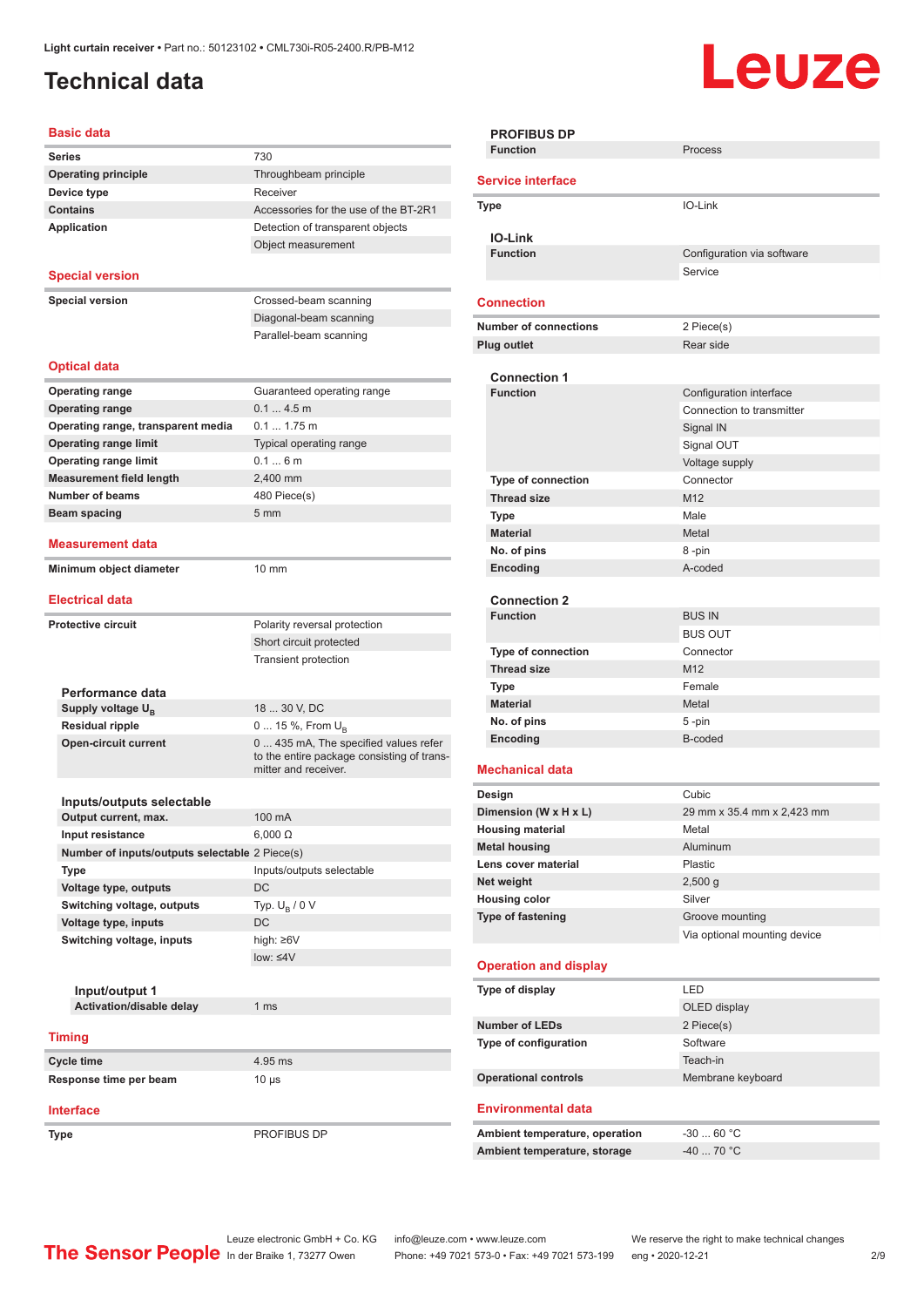## **Technical data**

## Leuze

#### **Certifications**

| Degree of protection     | IP 65         |
|--------------------------|---------------|
| <b>Protection class</b>  | Ш             |
| <b>Certifications</b>    | c CSA US      |
| <b>Standards applied</b> | IEC 60947-5-2 |
|                          |               |

#### **Classification**

| <b>Customs tariff number</b> | 90314990 |
|------------------------------|----------|
| eCl@ss 5.1.4                 | 27270910 |
| eCl@ss 8.0                   | 27270910 |
| eCl@ss 9.0                   | 27270910 |
| eCl@ss 10.0                  | 27270910 |
| eCl@ss 11.0                  | 27270910 |
| <b>ETIM 5.0</b>              | EC002549 |
| <b>ETIM 6.0</b>              | EC002549 |
| <b>ETIM 7.0</b>              | EC002549 |
|                              |          |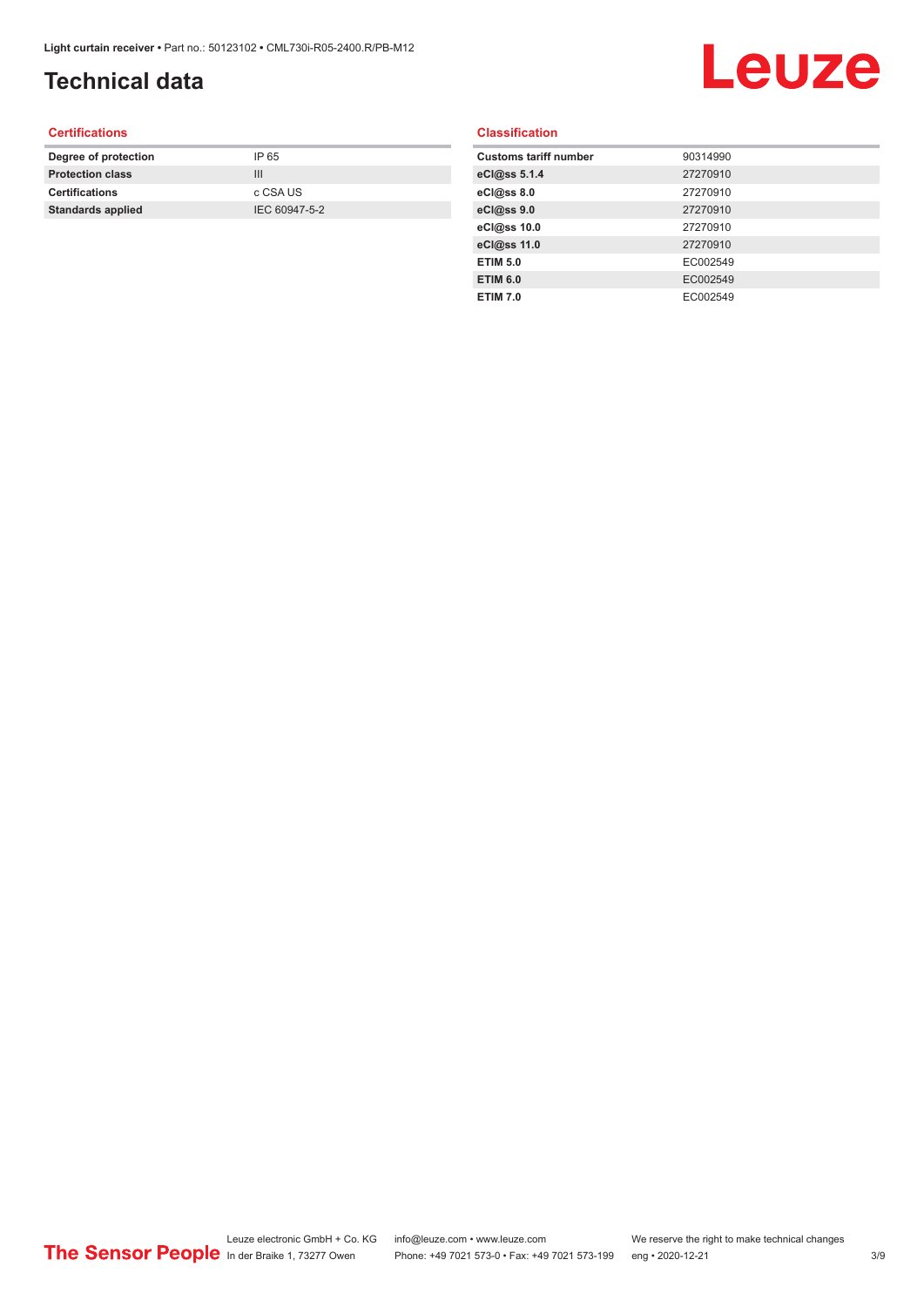#### <span id="page-3-0"></span>**Dimensioned drawings**

All dimensions in millimeters



A Beam spacing 5 mm

G Fastening groove

- B Measurement field length 2400 mm
- F M6 thread
- R Receiver
	- Y 2.5 mm

T Transmitter

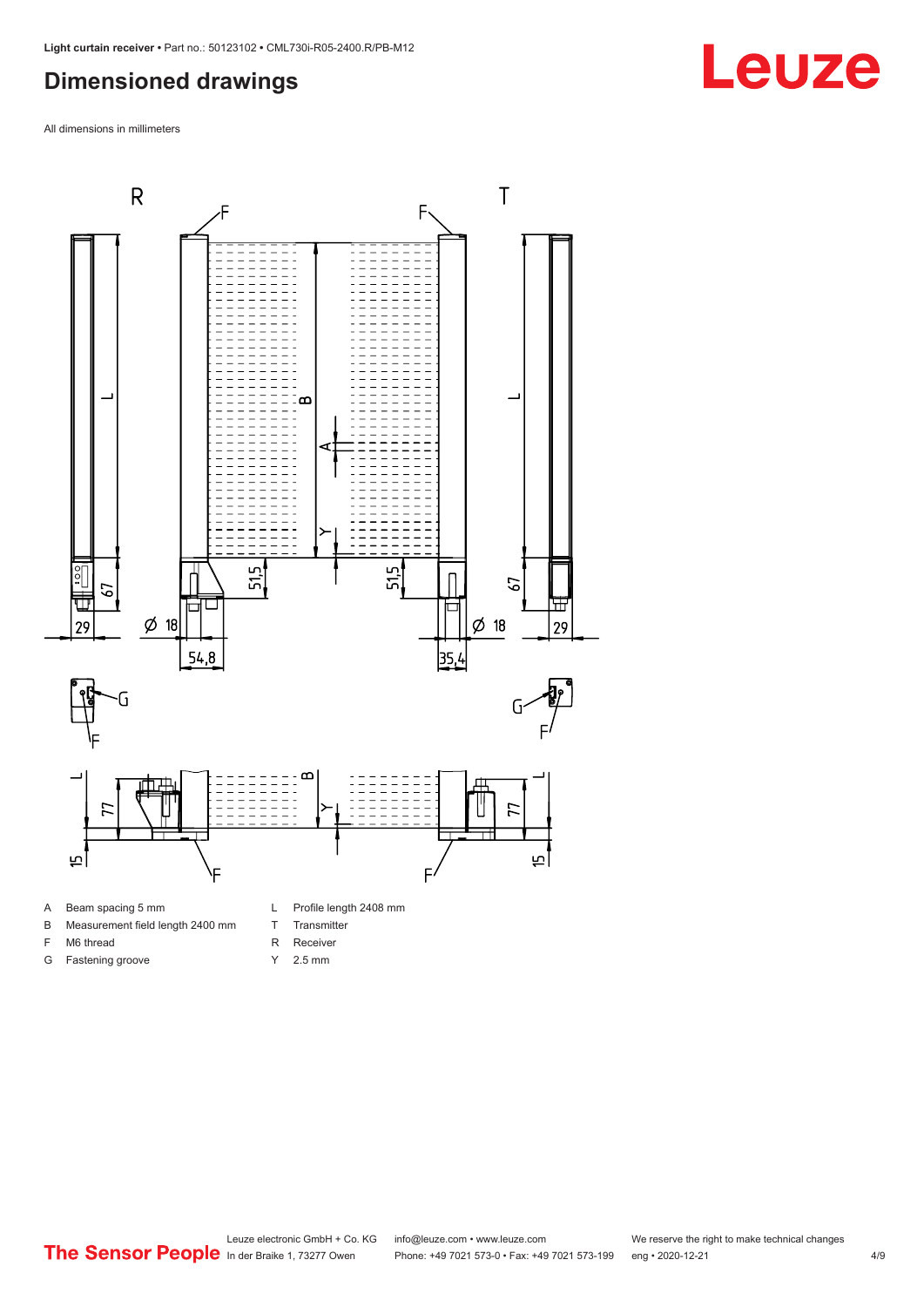#### <span id="page-4-0"></span>**Dimensioned drawings**





## **Electrical connection**

**Connection 1**

| <b>Function</b>           | Configuration interface   |  |
|---------------------------|---------------------------|--|
|                           | Connection to transmitter |  |
|                           | Signal IN                 |  |
|                           | Signal OUT                |  |
|                           | Voltage supply            |  |
| <b>Type of connection</b> | Connector                 |  |
| <b>Thread size</b>        | M12                       |  |
| <b>Type</b>               | Male                      |  |
| <b>Material</b>           | Metal                     |  |
| No. of pins               | 8-pin                     |  |
| Encoding                  | A-coded                   |  |

#### **Pin Pin assignment**

| 1              | $V +$            |  |  |
|----------------|------------------|--|--|
| $\overline{2}$ | I/O <sub>1</sub> |  |  |
| 3              | <b>GND</b>       |  |  |
| $\overline{4}$ | IO-Link          |  |  |
| 5              | I/O <sub>2</sub> |  |  |
| 6              | RS 485 Tx+       |  |  |
| 7              | RS 485 Tx+       |  |  |
| 8              | <b>FE/SHIELD</b> |  |  |
|                |                  |  |  |



#### **Connection 2**

| <b>Function</b>    | <b>BUS IN</b>  |
|--------------------|----------------|
|                    | <b>BUS OUT</b> |
| Type of connection | Connector      |
| <b>Thread size</b> | M12            |
| <b>Type</b>        | Female         |
| <b>Material</b>    | Metal          |
| No. of pins        | $5 - pin$      |
| Encoding           | B-coded        |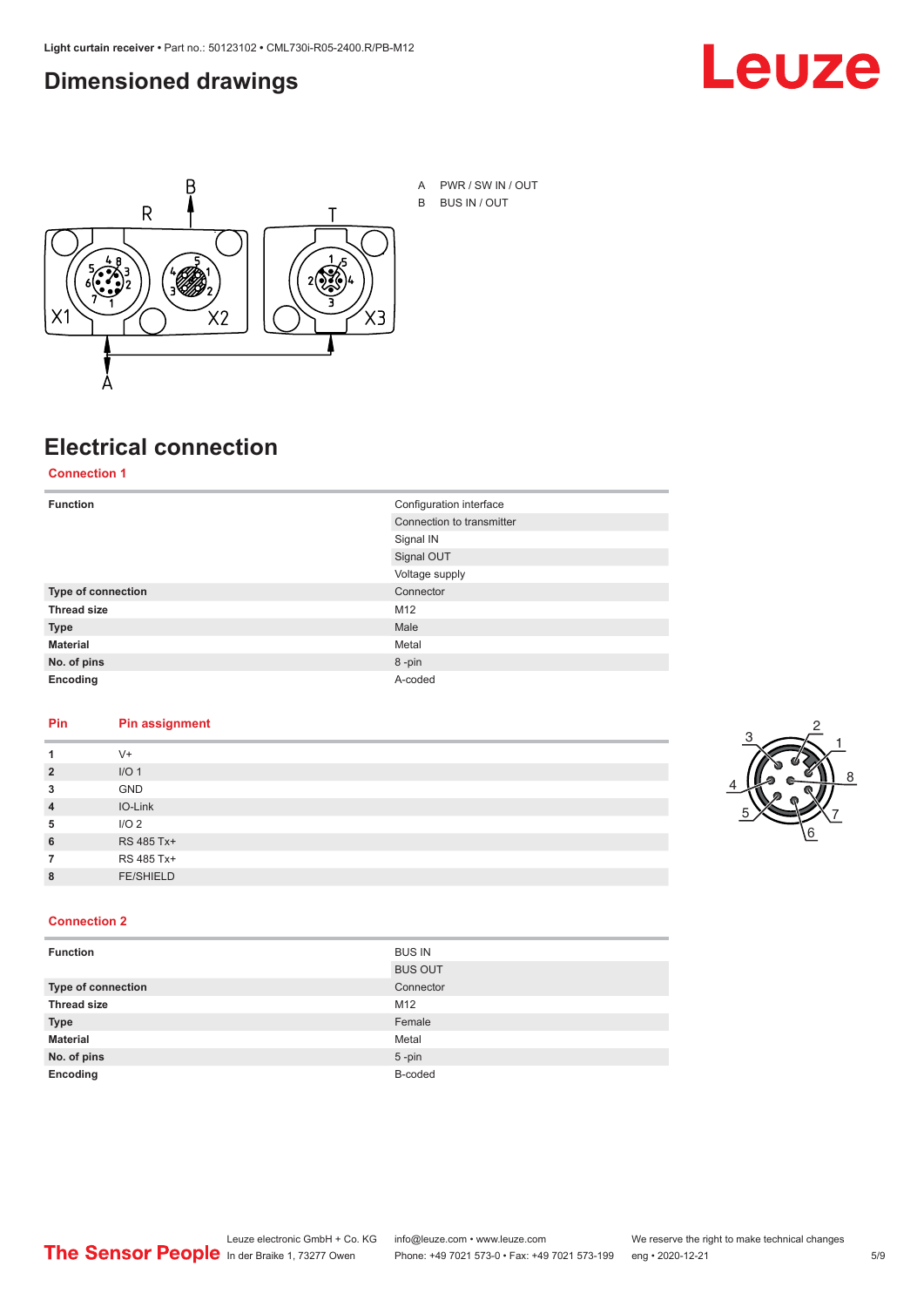### <span id="page-5-0"></span>**Electrical connection**

| Pin | Pin assignment   |   |
|-----|------------------|---|
|     | $V +$            | ⌒ |
|     | Tx-              |   |
| 3   | PB GND           |   |
|     | $Tx+$            |   |
| 5   | <b>FE/SHIELD</b> |   |

## **Operation and display**

| <b>LED</b>     | <b>Display</b>           | <b>Meaning</b>                         |
|----------------|--------------------------|----------------------------------------|
|                | Green, continuous light  | Operational readiness                  |
|                | Green, flashing          | Teach / error                          |
| $\overline{2}$ | Yellow, continuous light | Light path free, with function reserve |
|                | Yellow, flashing         | No function reserve                    |
|                | Off                      | Object detected                        |

#### **Suitable transmitters**

| Part no. | <b>Designation</b>         | <b>Article</b>               | <b>Description</b>                                                        |
|----------|----------------------------|------------------------------|---------------------------------------------------------------------------|
| 50118941 | CML730i-T05-<br>2400.R-M12 | Light curtain<br>transmitter | Operating range: 0.1  4 m<br>Connection: Connector, M12, Rear side, 5-pin |

#### **Part number code**

Part designation: **CML7XXi-YZZ-AAAA.BCCCDDD-EEEFFF**

| <b>CML</b>  | <b>Operating principle</b><br>Measuring light curtain                                                                                     |
|-------------|-------------------------------------------------------------------------------------------------------------------------------------------|
| 7XXi        | <b>Series</b><br>720i: 720i series<br>730i: 730i series                                                                                   |
| Y           | Device type<br>T: transmitter<br>R: receiver                                                                                              |
| <b>ZZ</b>   | <b>Beam spacing</b><br>$05:5$ mm<br>10:10 mm<br>20:20 mm<br>40:40 mm                                                                      |
| <b>AAAA</b> | Measurement field length [mm], dependent on beam spacing                                                                                  |
| B           | Equipment<br>A: connector outlet, axial<br>R: rear connector outlet                                                                       |
| <b>CCC</b>  | Interface<br>L: IO-Link<br>/CN: CANopen<br>/PB: PROFIBUS<br>/PN: PROFINET<br>/CV: Analog current and voltage output<br>/D3: RS 485 Modbus |



**Leuze**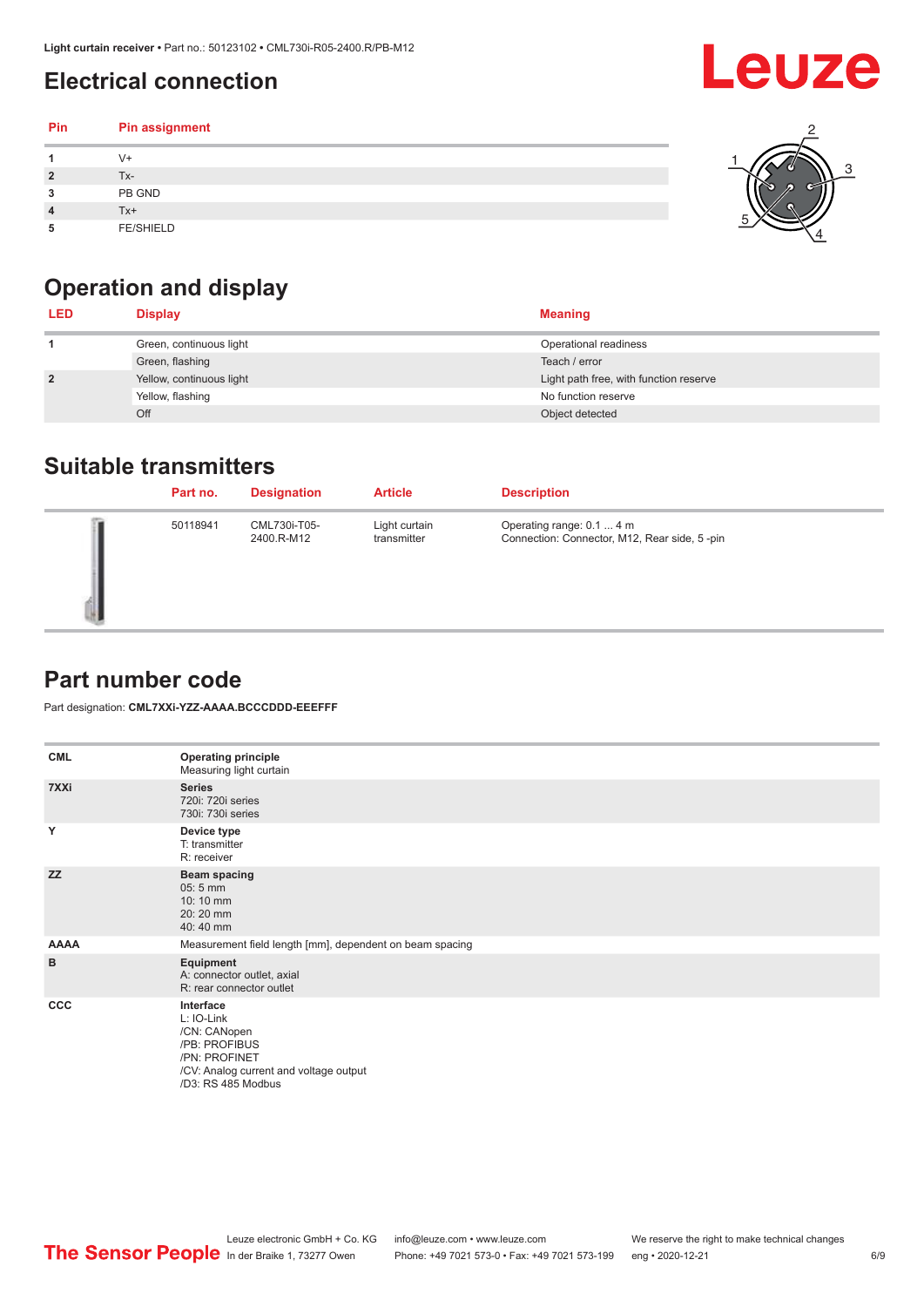#### <span id="page-6-0"></span>**Part number code**



| <b>DDD</b> | <b>Special equipment</b><br>-PS: Power Setting                                                  |
|------------|-------------------------------------------------------------------------------------------------|
| <b>EEE</b> | <b>Electrical connection</b><br>M12: M12 connector                                              |
| <b>FFF</b> | -EX: Explosion protection                                                                       |
|            | <b>Note</b>                                                                                     |
|            |                                                                                                 |
|            | $\&$ A list with all available device types can be found on the Leuze website at www.leuze.com. |

#### **Notes**

| Observe intended use!                                                                                                                                                                                                            |
|----------------------------------------------------------------------------------------------------------------------------------------------------------------------------------------------------------------------------------|
| $\%$ This product is not a safety sensor and is not intended as personnel protection.<br>$\%$ The product may only be put into operation by competent persons.<br>$\%$ Only use the product in accordance with its intended use. |
|                                                                                                                                                                                                                                  |



#### **For UL applications:**

ª For UL applications, use is only permitted in Class 2 circuits in accordance with the NEC (National Electric Code). ª These proximity switches shall be used with UL Listed Cable assemblies rated 30V, 0.5A min, in the field installation, or equivalent (categories: CYJV/ CYJV7 or PVVA/PVVA7)

#### **Accessories**

### Connection technology - Connection cables

|        | Part no. | <b>Designation</b>     | <b>Article</b>   | <b>Description</b>                                                                                                                                         |
|--------|----------|------------------------|------------------|------------------------------------------------------------------------------------------------------------------------------------------------------------|
| 2<br>W | 50132079 | KD U-M12-5A-V1-<br>050 | Connection cable | Connection 1: Connector, M12, Axial, Female, A-coded, 5-pin<br>Connection 2: Open end<br>Shielded: No<br>Cable length: 5,000 mm<br>Sheathing material: PVC |

#### Connection technology - Y distribution cables

|             |   | Part no. | <b>Designation</b>          | <b>Article</b>        | <b>Description</b>                                                                                                                                                                                                                                                                                  |
|-------------|---|----------|-----------------------------|-----------------------|-----------------------------------------------------------------------------------------------------------------------------------------------------------------------------------------------------------------------------------------------------------------------------------------------------|
| 圔<br>⋿<br>٣ | ø | 50118183 | K-Y1 M12A-5m-<br>M12A-S-PUR | Interconnection cable | Connection 1: Connector, M12, Axial, Female, A-coded, 5-pin<br>Connection 2: Connector, M12, Axial, Male, A-coded, 5-pin<br>Connection 3: Connector, M12, Axial, Female, A-coded, 8-pin<br>Shielded: Yes<br>Cable length fork 1: 5,000 mm<br>Cable length fork 2: 150 mm<br>Sheathing material: PUR |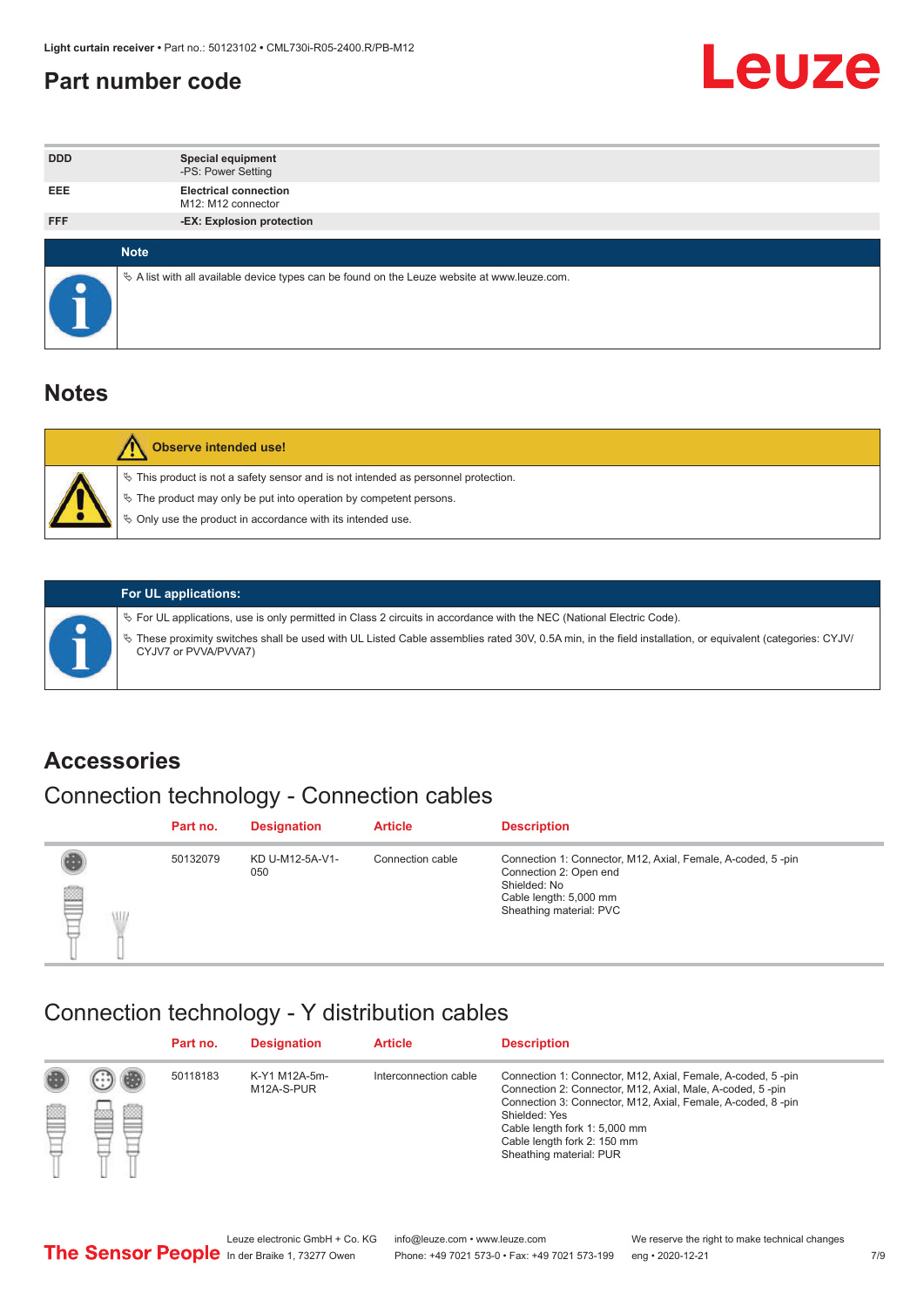#### **Accessories**

## **Leuze**

|     |          | Part no. | <b>Designation</b>           | <b>Article</b>        | <b>Description</b>                                                                                                                                                                                                                                                                             |
|-----|----------|----------|------------------------------|-----------------------|------------------------------------------------------------------------------------------------------------------------------------------------------------------------------------------------------------------------------------------------------------------------------------------------|
| 622 | ×<br>622 | 50123265 | K-YPB M12A-5m-<br>M12A-S-PUR | Interconnection cable | Suitable for interface: PROFIBUS DP<br>Connection 1: Connector, M12, Axial, Male, B-coded, 5-pin<br>Connection 2: Cable with connector, M12, Axial, Female, B-coded, 5-pin<br>Connection 3: Cable with connector, M12, Axial, Male, B-coded, 5-pin<br>Shielded: Yes<br>Sheathing material: PUR |

#### Mounting technology - Mounting brackets

|               | Part no. | <b>Designation</b> | <b>Article</b>      | <b>Description</b>                                                                                                                                                                                                        |
|---------------|----------|--------------------|---------------------|---------------------------------------------------------------------------------------------------------------------------------------------------------------------------------------------------------------------------|
| $\frac{1}{2}$ | 50142900 | BT 700M.5-2SET     | Mounting device set | Design of mounting device: Bracket mounting<br>Fastening, at system: Through-hole mounting, T slotted hole<br>Mounting bracket, at device: Screw type, Sliding block<br>Type of mounting device: Rigid<br>Material: Steel |

### Mounting technology - Swivel mounts

| Part no. | <b>Designation</b> | <b>Article</b>       | <b>Description</b>                                                                                                                                          |
|----------|--------------------|----------------------|-------------------------------------------------------------------------------------------------------------------------------------------------------------|
| 429046   | <b>BT-2R1</b>      | Mounting bracket set | Fastening, at system: Through-hole mounting<br>Mounting bracket, at device: Clampable<br>Type of mounting device: Turning, 360°<br>Material: Metal, Plastic |

#### Configuration devices

| Part no. | <b>Designation</b>             | <b>Article</b>  | <b>Description</b>                                                       |
|----------|--------------------------------|-----------------|--------------------------------------------------------------------------|
| 50121098 | SET MD12-US2-IL1.1<br>$+$ Zub. | Diagnostics set | Interface: USB<br>Connections: 2 Piece(s)<br>Degree of protection: IP 20 |

#### Services

| Part no. | <b>Designation</b> | <b>Article</b>   | <b>Description</b>                                                                                                                                                                                                                                                                                                                                                                                                              |
|----------|--------------------|------------------|---------------------------------------------------------------------------------------------------------------------------------------------------------------------------------------------------------------------------------------------------------------------------------------------------------------------------------------------------------------------------------------------------------------------------------|
| S981001  | CS10-S-110         | Start-up support | Details: Performed at location of customer's choosing, duration: max. 10<br>hours.<br>Conditions: Devices and connection cables are already mounted, price not<br>including travel costs and, if applicable, accommodation expenses.<br>Restrictions: No mechanical (mounting) and electrical (wiring) work<br>performed, no changes (attachments, wiring, programming) to third-party<br>components in the nearby environment. |
| S981005  | CS10-T-110         | Product training | Details: Location and content to be agreed upon, duration: max. 10 hours.<br>Conditions: Price not including travel costs and, if applicable, accommodation<br>expenses.<br>Restrictions: Travel costs and accommodation expenses charged separately<br>and according to expenditure.                                                                                                                                           |